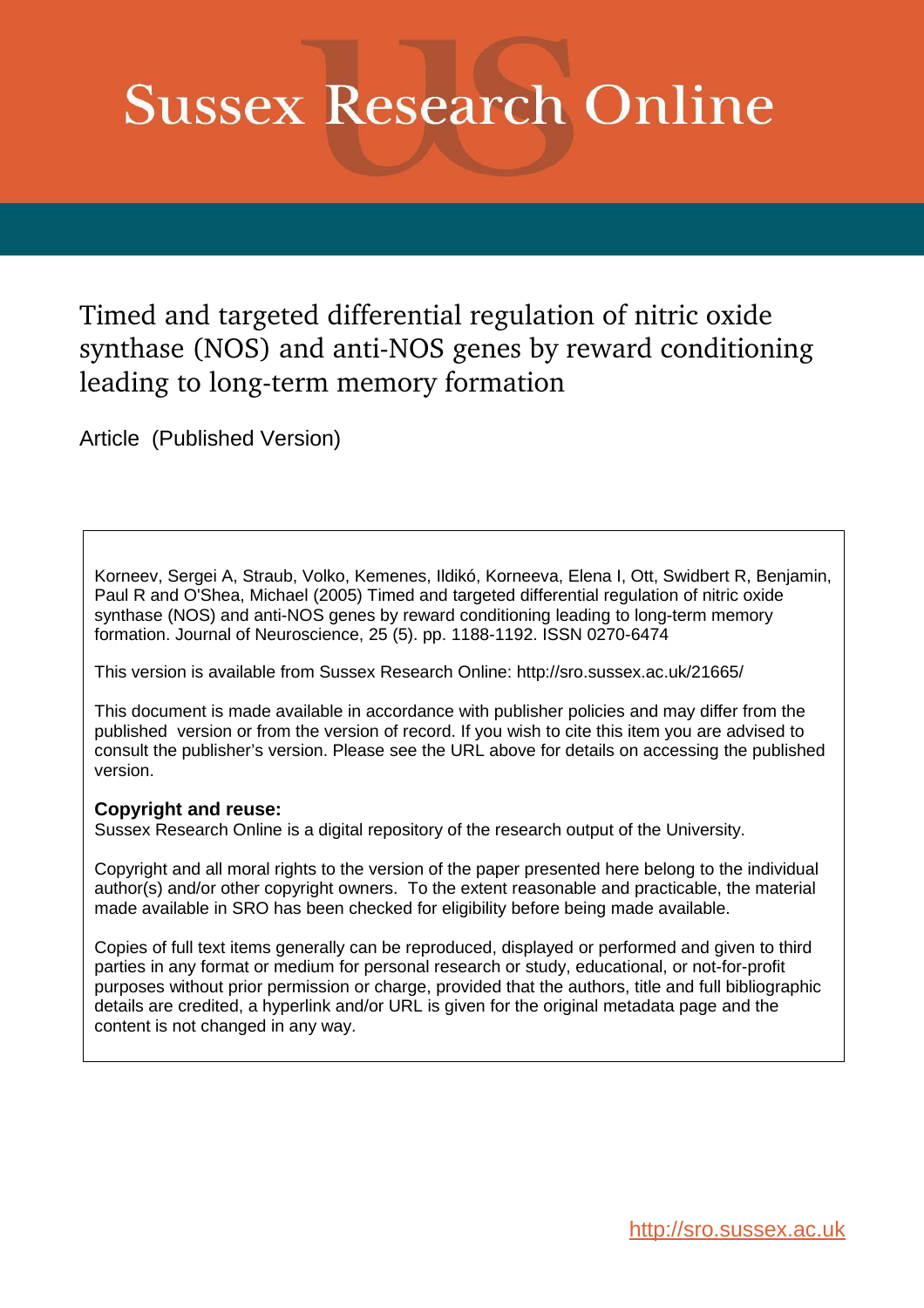#### **Brief Communication**

## **Timed and Targeted Differential Regulation of Nitric Oxide Synthase (NOS) and Anti-NOS Genes by Reward Conditioning Leading to Long-Term Memory Formation**

#### **Sergei A. Korneev, Volko Straub, Ildiko´ Kemenes, Elena I. Korneeva, Swidbert R. Ott, Paul R. Benjamin, and Michael O'Shea**

Sussex Centre for Neuroscience, School of Life Sciences, University of Sussex, Brighton BN1 9QG, United Kingdom

**In a number of neuronal models of learning, signaling by the neurotransmitter nitric oxide (NO), synthesized by the enzyme neuronal NO synthase (nNOS), is essential for the formation of long-term memory (LTM). Using the molluscan model system***Lymnaea***, we investigate here whether LTM formation is associated with specific changes in the activity of members of the NOS gene family:** *Lym-nNOS1***,** *LymnNOS2***, and the antisense RNA-producing pseudogene (***anti-NOS***). We show that expression of the** *Lym-nNOS1* **gene is transiently upregulated in cerebral ganglia after conditioning. The activation of the gene is precisely timed and occurs at the end of a critical period during which NO is required for memory consolidation. Moreover, we demonstrate that this induction of the** *Lym-nNOS1* **gene is targeted to an identified modulatory neuron called the cerebral giant cell (CGC). This neuron gates the conditioned feeding response and is an essential part of the neural network involved in LTM formation. We also show that the expression of the** *anti-NOS* **gene, which functions as a negative regulator of nNOS expression, is downregulated in the CGC by training at 4 h after conditioning, during the critical period of NO requirement. This appears to be the first report of the timed and targeted differential regulation of the activity of a group of related genes involved in the production of a neurotransmitter that is necessary for learning, measured in an identified neuron of known function. We also provide the first example of the behavioral regulation of a pseudogene.**

*Key words:* **long-term memory; NOS; gene expression; antisense RNA;** *Lymnaea***; mollusk; CGC; pseudogene**

#### **Introduction**

Associative long-term memory (LTM) formation depends on the ability of behavioral conditioning to evoke specific changes in patterns of gene expression in the CNS (Mayford and Kandel, 1999). This learning-evoked genomic response alters synaptic mechanisms within neuronal circuits that are required for the learned behavior. This suggests that the expression of specific neuronal genes that can affect key synaptic mechanisms must be highly responsive to associative sensory cues occurring during behavioral conditioning. Furthermore, this also means that training-induced changes in gene activity must be targeted to specific neurons that are required for the learned behavior.

A particularly favorable model system for a direct approach to the analysis of the genomic response to training is provided by the mollusc *Lymnaea stagnalis*. In this species, a single pairing of two chemosensory stimuli, sucrose [unconditioned stimulus (US)] and amyl acetate [conditioned stimulus (CS)], leads to the associative conditioning of feeding that can last for  $>$ 2 weeks (Alexander et al., 1984). It is well established that the gaseous neurotransmitter nitric oxide (NO) is required for the chemosensory

Correspondence should be addressed to Sergei Korneev or Michael O'Shea at the above address. E-mail: S.Korneev@sussex.ac.uk or M-Oshea@sussex.ac.uk.

DOI:10.1523/JNEUROSCI.4671-04.2005

Copyright © 2005 Society for Neuroscience 0270-6474/05/251188-05\$15.00/0

activation of the feeding central pattern generator (CPG) in *Lymnaea* (Elphick et al., 1995). Moreover, if signaling by NO is disrupted during a critical time window of  $\sim$  6 h after conditioning, LTM formation is impaired (Kemenes et al., 2002). This requirement for NO indicates a crucial role of this neurotransmitter in the initial stages of LTM formation and is consistent with its role in a number of other experimental models of associative learning (Müller, 1996; Lu et al., 1999; Rose, 2000; Schweighofer and Ferriol, 2000). Because NO is essential both for the chemosensory activation of feeding behavior and for the chemical conditioning of feeding, we have investigated here whether memory formation is associated with changes in the expression of the genes that encode nitric oxide synthase (NOS), the enzyme responsible for the production of NO.

The first molluscan NOS mRNA was characterized in 1998 (Korneev et al., 1998). Now we report on the cloning of another NOS-encoding transcript. We will refer to the first mRNA as *Lym-nNOS1* and to the novel one as *Lym-nNOS2*. Here we show that after associative conditioning, the expression of LymnNOS1 is transiently upregulated in the CNS at 6 h after training, whereas the expression of *Lym-nNOS2* is stable at all measured post-training time points. Thus, the activation of the *LymnNOS1* gene occurs near the end of the critical period after training during which NO is required for memory consolidation. A similar result is obtained in a key modulatory neuron, the cerebral giant cell (CGC), which is essential for the conditioned feeding response (Yeoman et al., 1994). In addition to the *Lym-*

Received Oct. 1, 2004; revised Dec. 15, 2004; accepted Dec. 15, 2004.

This work was supported by a United Kingdom Biotechnology and Biological Sciences Research Council grant. S.A.K. and E.I.K. are supported by the Wellcome Trust.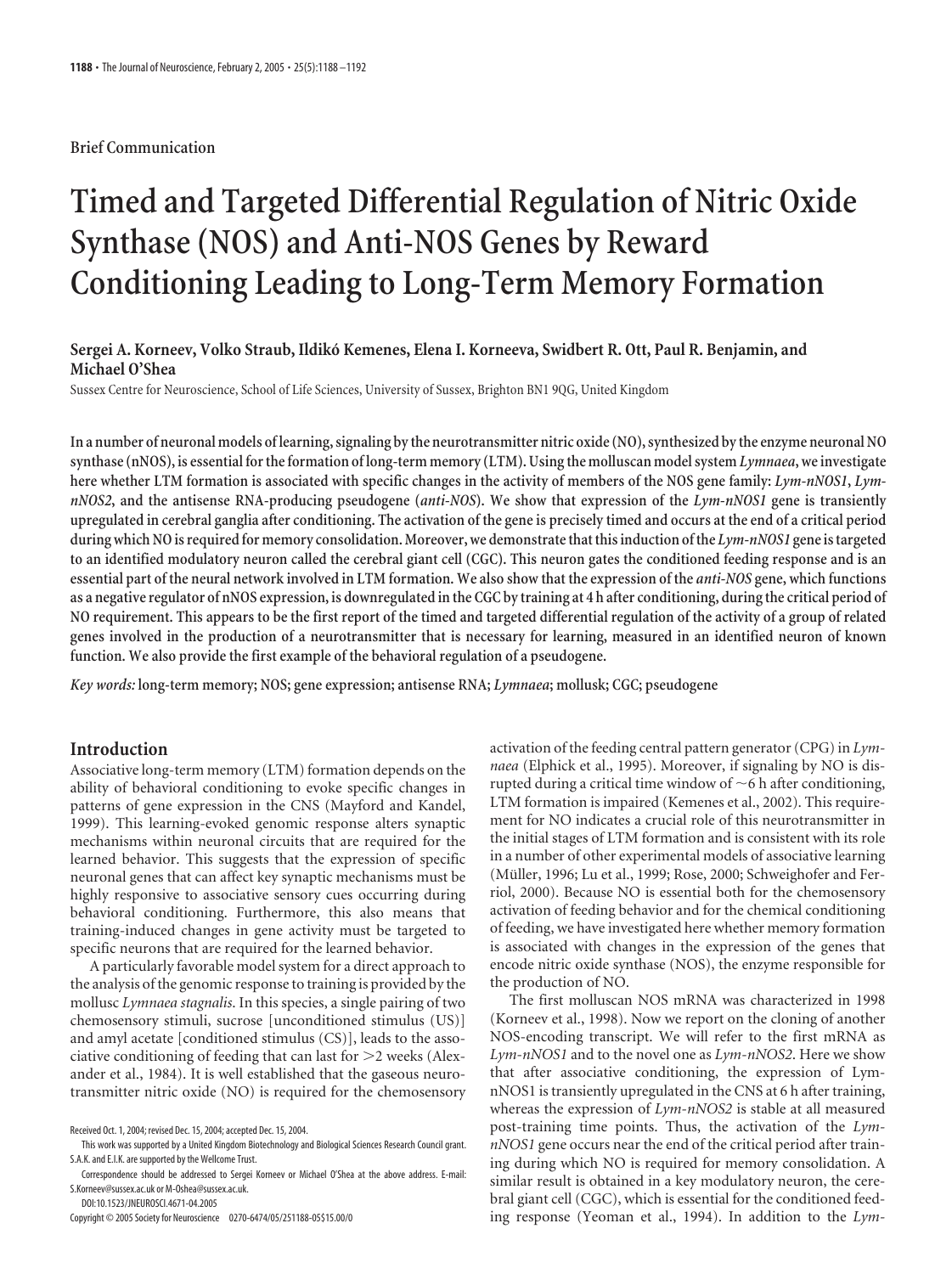*nNOS1* mRNA, the CGC also contains an antisense RNA transcribed from a NOS pseudogene (*anti-NOS* gene). This *anti-NOS* RNA regulates NOS gene expression through the formation of an RNA–RNA duplex with *Lym-nNOS1* mRNA (Korneev et al., 1999). Here we demonstrate that the expression of the *anti-NOS* gene is transiently downregulated in the CGC by training -2 h before the upregulation of *Lym-nNOS1*.

#### **Materials and Methods**

*Experimental animals.* Animals (*L. stagnalis*) were kept at 18 –20°C on a 12 h light/dark regimen and fed on lettuce and a vegetable-based fish food.

*One-trial conditioning protocol.* Reward conditioning was performed using a method based on a previously published protocol (Alexander et al., 1984). Snails were randomly assigned to experimental (paired) and control (unpaired) groups to be given a single conditioning and control trial, respectively. Experimental animals were exposed to a solution of amyl acetate (CS) and immediately after that to a sucrose solution (US). Control animals were exposed to the CS and to the US, separated by an interval of 1 h. A randomly chosen subset of 20 animals from each group was retained and tested for LTM formation at 24 h after the paired and unpaired trials, as described previously (Kemenes et al., 2002). A third group of animals was kept under the same conditions and had the same feeding regimen as experimental and unpaired control snails but was not exposed to either the CS or the US. This group is referred to as the naive control group.

*Surgical procedures.* At different time points (30 min, 2 h, 4 h, 6 h, 24 h) after the treatment, a randomly chosen subset of animals (usually 10 individuals per time point) was killed, and the CNS was removed. The cerebral and buccal ganglia of the CNS were separated and used for RNA extraction. For the single-cell experiments, the CNSs were placed in a buffer containing 0.1 M Tris, pH 7.2, 50% propylene glycol, and 10 mM ribonucleoside vanadyl complex, immediately after the dissection. The CNSs were kept in this solution on ice for 50 min and then at  $-20^{\circ}$ C until they were used for extraction of the CGCs.

*Molecular techniques and procedures.* A *Lymnaea* CNS cDNA library was screened using a radioactively labeled fragment of *Lym-nNOS1* cDNA (Korneev et al., 1998). A positive clone containing a cDNA insert of -6 kb was selected for further examination. Sequence analysis of the insert has shown that it was copied from a novel NOS-encoding mRNA (GenBank accession number AY769987).

Conventional multiplex reverse transcription (RT)-PCR was performed on RNAs isolated from either pooled or individual cerebral and buccal ganglia by means of the NucleoSpin RNA II kit (Macherey–Nagel, Düren, Germany). We used primers 5'-ATTGCACCGTTCAGAT-CAT-3' and 5'-CATGTGTTTAGCTGTTCTG-3' for detection of Lym-nNOS1 and Lym-nNOS2 and primers 5-AGCTTGAGAG-GATCAATG-3' and 5'-AGTGTGTCAGTTGGAATC-3' for detection of  $\beta$ -tubulin. After 25 cycles (denaturation, 94°C, 20 s; annealing, 50°C, 30 s; extension, 68°C, 1 min), PCR products were resolved on a 1% agarose gel and analyzed using the Electrophoresis Documentation and Analysis System 290 (Eastman Kodak, Rochester, NY).

Real-time RT-PCR was performed on RNAs isolated either from individual cerebral ganglia by means of the NucleoSpin RNA II kit (Macherey–Nagel) or from CGCs by means of the Absolutely RNA Nanoprep kit (Stratagene, La Jolla, CA). Both methods involve DNase treatment. cDNAs produced from RNA preparations by iScript reverse transcriptase (Bio-Rad, Richmond, CA) were amplified and analyzed on the Mx3000 real-time cycler (Stratagene) using QuantiTect SYBR Green PCR kit (Qiagen, Valencia, CA) and the following parameters: denaturation, 94°C, 30 s; annealing, 52°C, 1 min; extension, 72°C, 30 s. We used primers 5'-AGTTTGAGGGATGAGAACCT-3' and 5'-TCCAGTGCC-CATAATTACTC-3' for detection of *Lym-nNOS1*, primers 5'-TTGA-ACAGAACACATGTAGAG-3' and 5'-GTACTAGCAGCCGTTGG-3' for *Lym-nNOS2*, primers 5'-ACTATCAGTAGTTCAAAGGTC-3' and 5-GTCTGATGACTAGCAAAGCT-3 for *anti-NOS*, and primers 5- AAGGGACATTACACAGAGG-3' and 5'-GTGTCAGTTGGAATCC-TTG-3' for  $\beta$ -tubulin. The identity of all PCR products was confirmed by

sequencing. The amount of target transcript, normalized to an endogenous reference and relative to a calibrator (CAL), was calculated as  $2^{-\Delta\Delta C_T}$  (Pfaffl, 2001), where  $\Delta\Delta C_T = \Delta C_T - \Delta C_{T(CAL)}$ .  $\Delta C_T$  and  $\Delta C_T$ . (CAL) are the differences in threshold cycles for the target (*Lym-nNOS1*,  $Lym-nNOS2, anti-NOS$ ) and reference ( $\beta$ -tubulin) measured in the samples and in the calibrator, respectively.

#### **Results**

#### **Two NOS-encoding RNAs and one noncoding anti-NOS RNA are present in** *Lymnaea* **CNS**

In our search for new neuronal NOS (nNOS)-related transcripts in *Lymnaea*, we screened a cDNA library prepared from the CNS using a fragment of the cDNA derived from a previously characterized nNOS-encoding mRNA referred to here as *Lym-nNOS1* (Korneev et al., 1998). One of the selected clones contained a cDNA insert of 6313 nt with an open reading frame (ORF) of 3654 nt and 5' and 3' untranslated regions (UTRs) of 244 and 2415 nt, respectively. Sequencing shows that the new cDNA is related to *Lym-nNOS1* but represents a copy from an independent mRNA. The identity of this novel mRNA to the published *Lym-nNOS1* sequence is 89% within the ORF, and there is no homology in the UTRs (Fig. 1*A*). The deduced new protein consists of 1218 aa and is  $\sim$ 90% identical to the Lym-nNOS1 protein. Clearly therefore, the novel protein is a member of the *Lymnaea* NOS family, and we will refer to it here as Lym-nNOS2. Both Lym-nNOS1 and Lym-nNOS2 contain a tandem repeat region located near the COOH terminal. In Lym-nNOS2, this region is composed of 20 copies of the 7 aa elementary motif and is 56 aa longer than the repetitive region in Lym-nNOS1. We exploited this difference to detect simultaneously the expression of *LymnNOS1* and *Lym-nNOS2* in our multiplex RT-PCR experiments (Fig. 1*B*).

Completing the complement of transcripts discussed in this work is the previously reported noncoding RNA transcribed from a pseudogene, which is also a member of the *Lymnaea* NOS gene family (Korneev et al., 1999). This RNA contains a region of significant antisense homology to the nNOS-encoding mRNAs. We refer to the noncoding transcript as *anti-NOS* RNA. Figure 1*C* provides an overview comparison of each of the three NOS transcripts referred to in this paper.

#### **Training selectively targets Lym-nNOS1 expression in the CNS**

In all experiments in which the consequences of conditioning on gene expression were measured, a randomly chosen subset of each group of animals was retained and tested for LTM formation at 24 h after training. This was to confirm that LTM would have occurred in the animals that were killed at earlier time points to measure training-induced changes in NOS gene expression. Importantly, the mean feeding response to amyl acetate (CS) of the trained snails was always significantly higher than the response of the control animals. The results of one such experiment are shown in Figure 2*A*. The mean feeding response to the CS of the trained snails was  $8.06 \pm 2.8$  rasps (feeding movements) per 2 min; this was significantly higher ( $p < 0.005$ ) than the response of the control animals ( $-1.4 \pm 1.4$  rasps per 2 min).

To examine the effect of conditioning on the expression of the nNOS-encoding genes, we first used comparative multiplex RT-PCR to monitor simultaneously the activity of the *Lym-nNOS1* and *Lym-nNOS2* genes. Two regions of the CNS containing the feeding circuits (the cerebral and buccal ganglia) were analyzed separately, and the activity of the genes was determined at 30 min, 6 h, and 24 h after a single conditioning trial. Because the length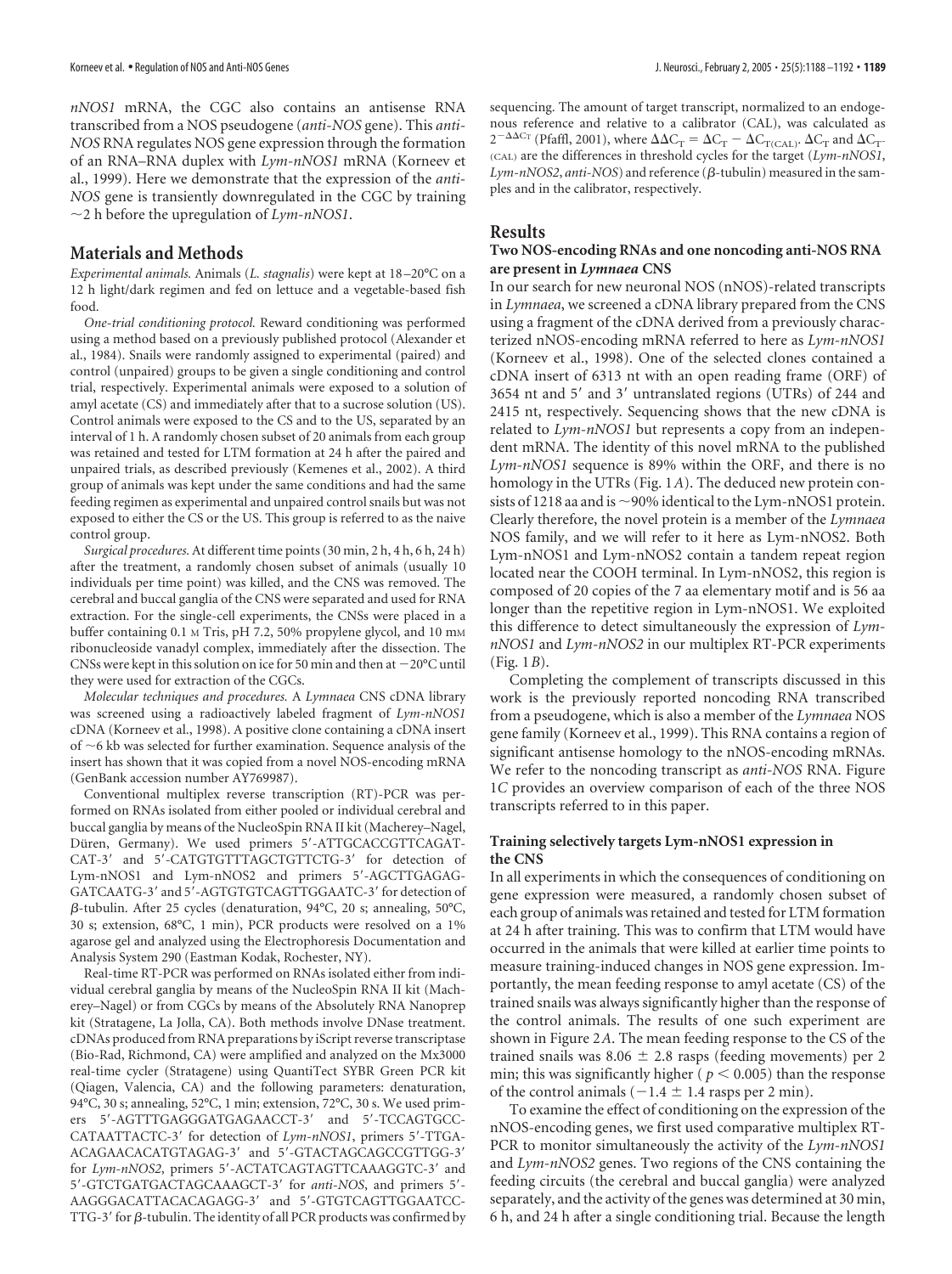

**Figure 1.** Two types of NOS-encoding mRNAs are present in the *Lymnaea* CNS. **A**, Schematic representation of the Lym-nNOS1 (top) and the novel Lym-nNOS2 (bottom) transcripts. Gray boxes indicate the protein-coding regions. Black boxes indicate tandem repeats in the coding regions. The unfilled areas correspond to the 5' and 3' UTRs. Note that there is no homology between UTRs in Lym-nNOS1 and Lym-nNOS2. **B**, Organization of tandem repeats in the coding regions of Lym-nNOS1 (top) and Lym-nNOS2 (bottom). Bold black arrows indicate elementary repeats. Half arrows indicate the positions of primers used in conventional multiplex RT-PCR experiments (primers F and R). C, Schematic organization of the Lym-nNOS1 (top), Lym-nNOS2 (middle), and anti-NOS (bottom) transcripts. Regions of homology are gray. Hatched boxes indicate the antisense region in the anti-NOS and its complementary counterparts in LymnNOS1andLym-nNOS2.

of the repetitive regions in *Lym-nNOS1* and *Lym-nNOS2* is different, we could detect both nNOS-encoding transcripts simultaneously using a single pair of primers (Fig. 1*B*). The results of the analysis performed on pooled ( $n = 10$ ) cerebral ganglia (Fig. 2*B*) indicate upregulation of the *Lym-nNOS1* gene in the 6 h experimental group compared with the naive and unpaired controls. Note that the level of *Lym-nNOS2* gene expression remains unchanged in all tested groups of snails. No significant trainingrelated changes in nNOS gene expression have been detected in the buccal ganglia. Thus, our data suggest that the regulation of *Lym-nNOS1* but not *Lym-nNOS2* is sensitive to the effects of training and that training-induced changes in *Lym-nNOS1* gene activity are not generalized but are targeted in particular to the cerebral ganglia.

The statistical significance of the results obtained on pooled ganglia was examined by additional experiments in which cerebral ganglia ( $n = 10$ ) dissected at 6 and 24 h after training were analyzed individually by conventional RT-PCR (Fig. 2*C*). The

data were subjected to a two-way ANOVA, and it was confirmed that there is a significant stimulation of *Lym-nNOS1* gene expression at 6 h after training ( $p < 0.05$ ) and that  $Lym-nNOS2$  expression is unaffected by conditioning.

To quantify more precisely the effects of conditioning on *Lym-nNOS1* gene expression in the cerebral ganglia with a finer time resolution, we exploited the advantages of real-time RT-PCR. The cerebral ganglia were removed from groups of snails  $(n = 10)$  at 2, 4, 6, and 24 h after conditioning and were individually subjected to real-time RT-PCR in which the expression of the *Lym-nNOS1* gene was analyzed using a calibrator-normalized relative quantification method. Results of the analysis, shown in Figure 2*D*, demonstrate a statistically significant upregulation of the *Lym-nNOS1* gene in the 6 h post-training group only ( $p < 0.05$ ). This confirms the transient and highly selective nature of the training-associated *Lym-nNOS1* gene activation.

#### **Training differentially regulates the expression of** *LymnNOS1* **and** *anti-NOS* **genes in a single identified neuron**

It is known that CGC activity is required for the feeding response and that CGC has widespread synaptic connections with the rest of the feeding circuit, including neurons of the CPG and motoneurons (Fig. 3*A*) (Yeoman et al., 1996). Also, the CGC is one of the key neurons involved in the modulation of conditioned feeding behavior, for which it has a crucial gating function (Yeoman et al., 1994; Straub and Benjamin, 2001). Based on this, we selected the CGCs for an investigation of training-induced changes in *Lym-nNOS1* gene expression.

The CGCs dissected from conditioned, unpaired control and naive snails were subjected individually to quantitative real-time RT-PCR analysis using the Qiagen QuantiTect SYBR Green PCR kit. Very interesting temporal dynamics of training-induced changes in *Lym-nNOS1* gene expression were revealed (Fig. 3*B*). Specifically, we found that in the majority of CGCs dissected from either unpaired or naive control snails, *Lym-nNOS1* mRNA cannot be detected. At the same time, almost 80% of the CGCs isolated from the 6 h conditioned group contain *Lym-nNOS1* mRNA. Fisher's exact test confirmed that this difference between controls and the 6 h conditioned group is statistically significant ( $p < 0.05$ ). Thus the results of the experiment clearly demonstrate that there is a training-associated induction of *Lym-nNOS1* gene expression in CGCs occurring at 6 h after training.

Next we investigated changes in *Lym-nNOS* gene expression with finer time resolution and simultaneously measured the expression of the *anti-NOS* gene, which we know acts in CGCs as a translational negative regulator of NOS gene expression (Korneev et al., 1999). Temporal dynamics of the post-training expression of both *Lym-nNOS1* and *anti-NOS* were studied at three time points in three experimental and three unpaired control groups. Within each group, the CGCs were pooled to form eight separate samples, each containing three neurons. The samples were then subjected to real-time RT-PCR. The results of the experiment, showing statistically significant ( $p < 0.005$ ) induction of Lym-nNOS1 gene expression at 6 h after conditioning (Fig. 3*Ci*), confirm our findings described above and reveal its transient and precisely timed nature. As for the *anti-NOS* gene, it also exhibits transient training-provoked changes in expression (Fig. 3*Cii*). However, the temporal pattern of these changes is different. The *anti-NOS* gene is downregulated in the 4 h experimental group but shows no changes in activity at 6 and 24 h after training compared with controls.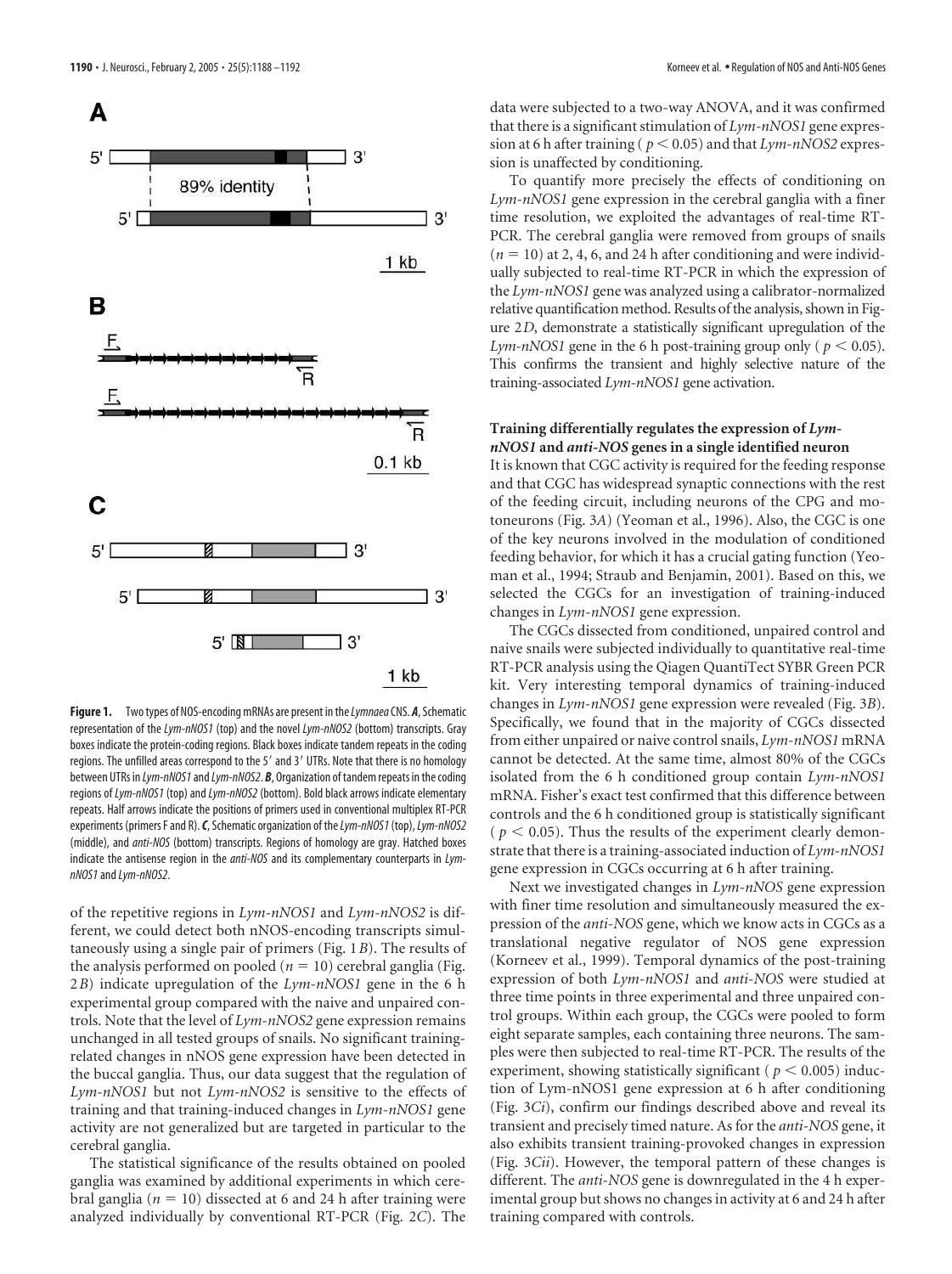





**Figure 2.** Lym-nNOS1 gene is upregulated in cerebral ganglia at 6 h after training. *A*, A typical result of the experimental test of LTM formation at 24 h after training. Note that the mean feeding response to amyl acetate (the CS) of the trained snails (white bar) is significantly higher than the response of the control animals (hatched bar). *B*, Results of conventional multiplex RT-PCR on pooled cerebral ganglia dissected from conditioned [30 min (m), 6 h, and 24 h after training] and control (NC, naive control; UC, 6 h unpaired control) animals. Primers specific for Lym-nNOS1, Lym-nNOS2, and  $\beta$ -tubulin mRNAs were used. C, Statistical analysis of multiplex RT-PCR experiments performed on individual cerebral ganglia dissected from trained (white bars) and unpaired control (hatched bars) animals. PCR products were resolved on a 1% agarose gel, and the levels of Lym-nNOS1 (*Ci*) and Lym-nNOS2 (*Cii*) gene expression were calculated relative to  $\beta$ -tubulin (internal control) using the Electrophoresis Documentation and Analysis System 290 (Eastman Kodak). *D*, Results of real-time RT-PCR analysis of Lym-nNOS1 gene expression performed on individual cerebral ganglia at 2, 4, 6, and 24 h after training. The level of Lym-nNOS1 gene expression, normalized to an endogenous control ( $\beta$ -tubulin) and relative to a calibrator, is indicated by white bars (conditioned groups) and hatched bars (unpaired control groups). Asterisks in A, Ci, and D indicate significant differences from controls of at least  $p < 0.05$ .



**Figure 3.** Training-induced differential regulation of the Lym-nNOS1 and anti-NOS genes in CGCs. *A*, Schematic diagram showing the neural circuit underlying feeding behavior. The CGCs play an important gating role in feeding behavior through their modulatory actions on interneurons of the CPG and feeding motoneurons. *B*, Results of real-time RT-PCR performed on individual CGCs. The percentage of Lym-nNOS1-expressing CGCs dissected from conditioned (E), unpaired control (UC), and naive control (NC) animals is indicated by white, hatched, and black bars, respectively. Single asterisks indicate a significant difference between the 6 h conditioned group and both control groups ( $p < 0.05$ ). C, Results of simultaneous analysis of Lym-nNOS1 (*Ci*) andanti-NOS(*Cii*) expression in CGCs at 4, 6, and 24 h after training by real-time RT-PCR.*Ci*, Induction of the Lym-nNOS1 gene at 6 h after training. The double asterisk in the 6 h conditioned group (white bar) indicates a significant difference from the unpaired control (hatched bar) of at least  $p < 0.005$ . *Cii*, Downregulation of the *anti-NOS* gene at 4 h after training. The level of anti-NOS gene expression normalized to an endogenous control ( $\beta$ -tubulin) and relative to a calibrator is indicated by white bars (conditioned groups) and hatched bars (unpaired control groups). The single asterisk in the 4 h conditioned group indicates a significant difference from controls of  $p = 0.05$ .